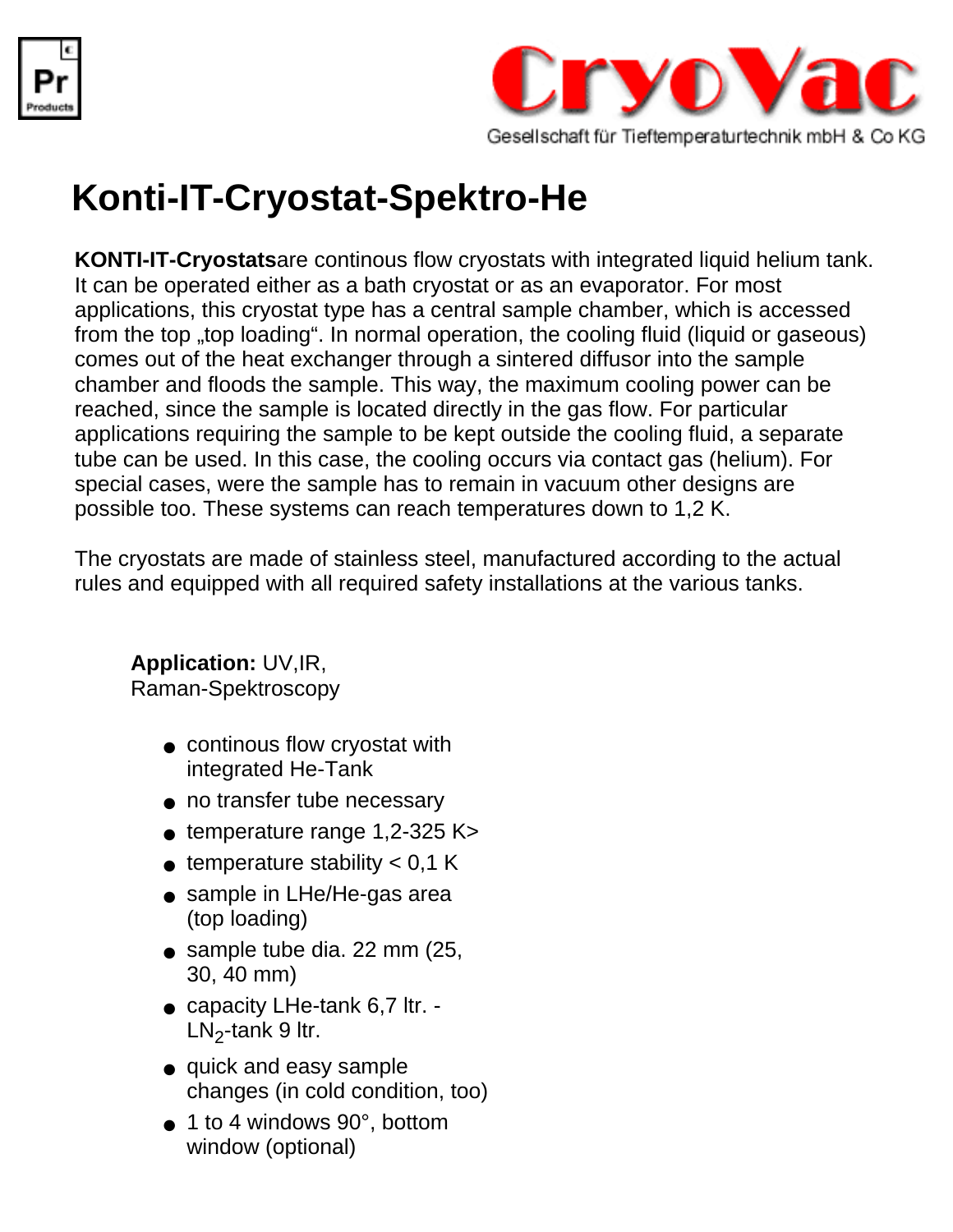- windows changeable (optical quarz, other materials on request)
- ask for custom configurations

## **Accessories**

- sample holder (different models)
- temperature measurement and control unit
- He-gas block valve
- He-vacuum pump
- HV-vacuum pump unit

It has to be pointed out, that our cryostats are build after placing an order, exclusively. This gives us the opportunity to offer specially customer designed systems. Among our standard cryostats we are able to change dimensions and specifications or add completions specially for your requirements and experimental conditions, too. If there are questions about technical details do not hesitate to contact us.

CryoVac GmbH & Co KG Heuserweg 14 D-53842 Troisdorf Fone: +49 (0) 22 41 4 76 83 Fax: +49 (0) 22 41 4 32 21 [cryovac@t-online.de](mailto:cryovac@t-online.de)



Konti-IT-Cryostat-Spektro 4 with X/Y table